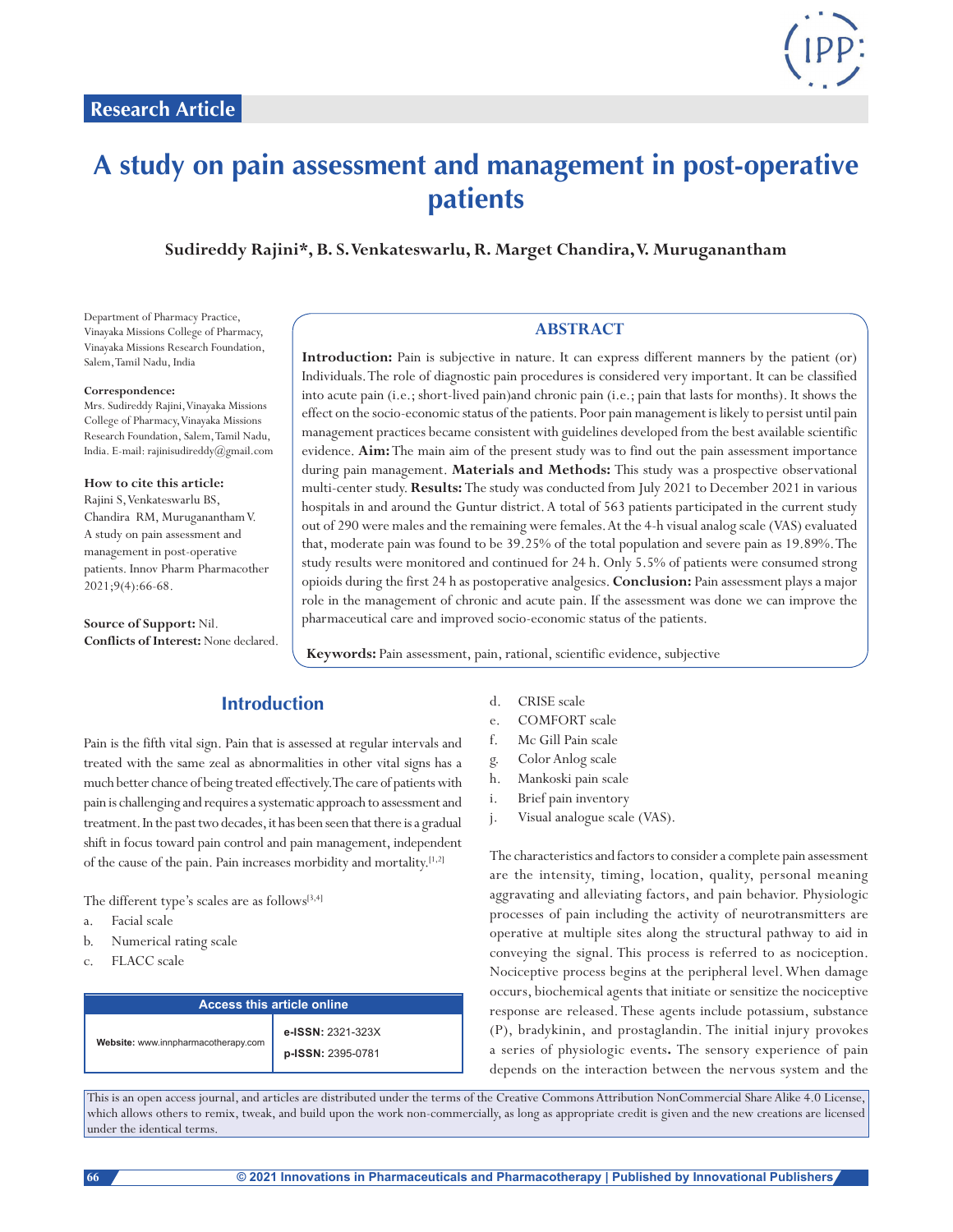environment. There are four phases of the process of pain: (i) Transduction refer to the conversion of chemical information at the cellular level into electrical impulses that move toward the spinal cord, (ii)Transmission is the phase during which stimuli move from the peripheral nervous system toward the brain, (iii) Perception occurs when the pain threshold (the point at which sufficient pain transmitting stimuli reach the brain) is reached, (iv) Modulation is the last phase of pain impulse transmission during which the brain interacts with the spinal nerves in a downward fashion to subsequently alter the pain experience.<sup>[5]</sup>

# **Materials and Methods**

#### **Study design**

The study was conducted at various hospitals of the Guntur district, Andhra Pradesh, India from July 2021 to December 2021. We recorded all the patients who had undergone the various surgery. Clinical data were collected. Pain assessment and management are evaluated.

#### **Objectives**

Our primary goal is to estimate the pain assessment and management in the patients who Were undergone Postoperative surgery.

#### **Study method**

This study was a prospective observational multicenter study. Patient details were obtained from the patient case sheet and required data is entered in data collection forms. The data were categorized based on various parameters such as gender, age, comorbidities, prescribed drugs, assessment of pain after surgery. Pain assessment was done using the VAS.<sup>[6]</sup>

## **Inclusion criteria**

- Patients age >18 years
- Who are willing to participate in the study.

#### **Exclusion criteria**

- Patients age  $\leq$  18 years
- Patients undergone treatment under intensive care unit
- Who are not willing to participate in the study.

#### **Statistics**

The analysis of data was done using Statistical Package for the Social Sciences software.

# **Results and Discussion**

A total number of 563 people were involved in the study. Of 290 were male and 273 were female. The gender distribution of patients enrolled in the study was presented in Table 1.

During the study period, the data were gathered from the various hospitals in and around Guntur District, Andhra Pradesh, India. The type of surgeries and the number of patients and the percentage of

| <b>Table 1: Gender distribution</b> |               |            |  |  |  |
|-------------------------------------|---------------|------------|--|--|--|
| Gender                              | <b>Number</b> | Percentage |  |  |  |
| Women                               | 273           | 48.4       |  |  |  |
| Men                                 | 290           | 51.6       |  |  |  |
| Total                               |               | 563        |  |  |  |

#### **Table 2: Number of patients undergone the various kind of**

| surgeries        |                 |               |  |  |
|------------------|-----------------|---------------|--|--|
| Type of ward     | No. of patients | $\frac{0}{0}$ |  |  |
| Thoracic surgery | 90              | 15.99         |  |  |
| Gynecology       | 120             | 21.31         |  |  |
| Orthopedics      | 150             | 26.64         |  |  |
| Laryngology      | 20              | 3.55          |  |  |
| Neurosurgery     | 25              | 4.44          |  |  |
| Urology          | 28              | 4.97          |  |  |
| Obstetrics       | 20              | 3.55          |  |  |
| General surgery  | 98              | 17.41         |  |  |
| Vascular surgery | 12              | 2.13          |  |  |

| Table 3: Patient pain intensity expressed using VAS after surgery |       |               |               |               |               |
|-------------------------------------------------------------------|-------|---------------|---------------|---------------|---------------|
| VAS $(h)$                                                         | Mean  | moderate pain |               | Severe pain   |               |
|                                                                   |       | <b>Number</b> | $\frac{0}{0}$ | <b>Number</b> | $\frac{0}{0}$ |
|                                                                   | 34.07 | 221           | 39.25         | 112           | 19.89         |
| 8                                                                 | 32.06 | 187           | 33.21         | 80            | 14.21         |
| 12                                                                | 27.05 | 135           | 23.98         | 66            | 11.72         |
| 24                                                                | 25.04 | 117           | 20.78         | 50            | 8.88          |

VAS: Visual analog scale

| Table 4: Analgesics used in postoperative pain |                |  |
|------------------------------------------------|----------------|--|
| Name of the drug                               | <b>Number</b>  |  |
| No Analgesic                                   | 38             |  |
| Aspirin                                        | $\overline{2}$ |  |
| Bupivacaine+Fentanyl                           | 34             |  |
| Diclofenac                                     | 39             |  |
| Gabapentin                                     | $\overline{2}$ |  |
| Ibuprofen                                      | $\overline{2}$ |  |
| Ketoprofen                                     | 200            |  |
| Lignocaine                                     | $\overline{4}$ |  |
| Mefenamic acid                                 | $\overline{2}$ |  |
| Metamizol                                      | 350            |  |
| Morphine                                       | 29             |  |
| Nalbuphine                                     | $\overline{2}$ |  |
| Paracetamol                                    | 180            |  |
| Tramadol                                       | 190            |  |

surgeries were summarized in Table 2. From the data, we came to know that orthopedic surgeries occupy a major share (150 out of 563) and vascular surgery was found to be limited occupancy (12 out of 563) in the list.